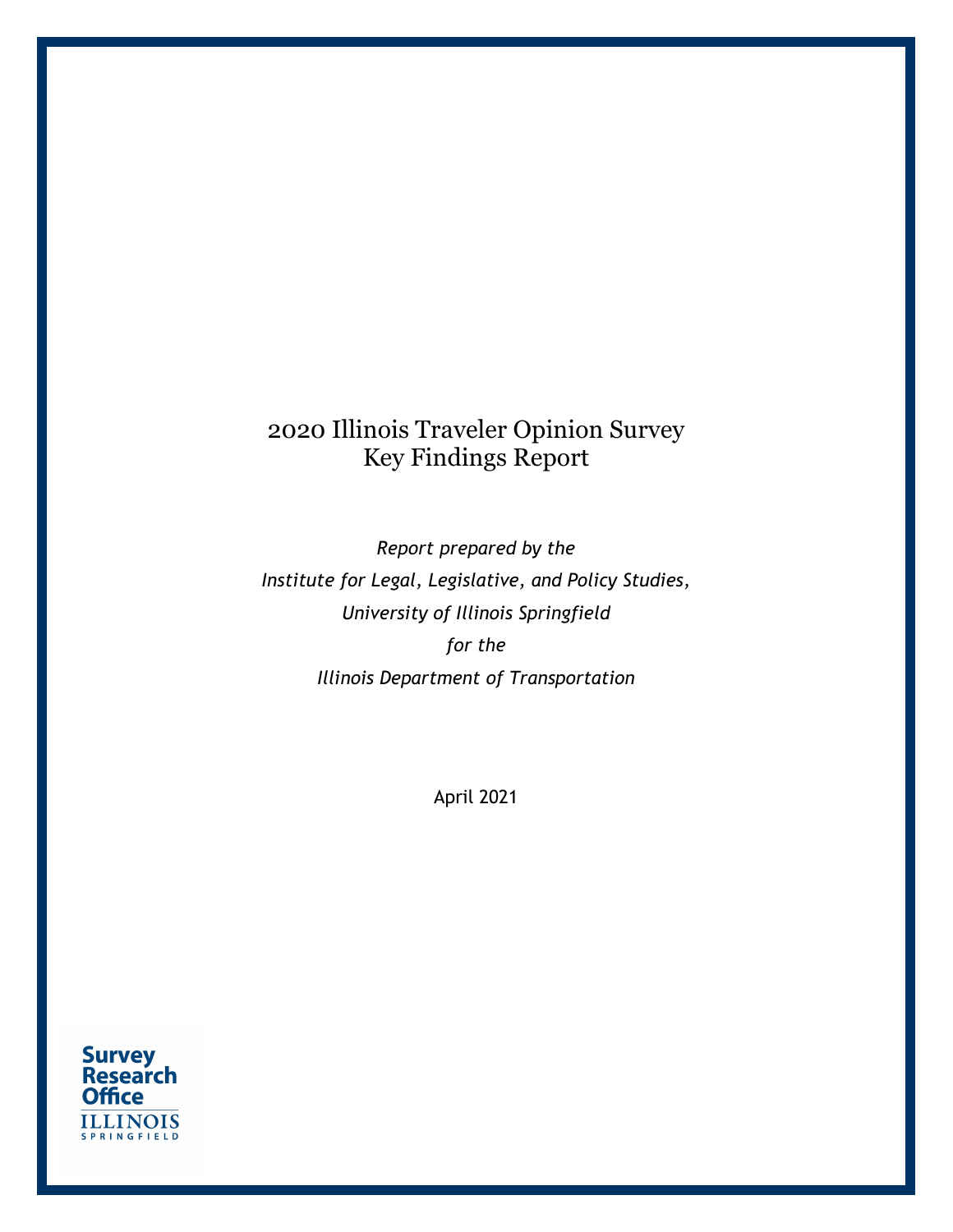# Key Findings

# Section I. Roads and Highways

For the second year in a row, all nine aspects of roads and highways were rated higher than the previous year. While all aspects increased in favorability, of note are snow removal, which hit an all-time high rating of 75% and timing of traffic signals, which jumped by 10 percentage points in 2020.Women and those over 60 years of age were the most positive of the roads and highways and the single biggest difference in favorability by demographic groups included: roadside lighting (Chicago +25) and snow removal (60<sup>+</sup> +20).

## REBUILD ILLINOIS PROGRAM

Awareness of the Rebuild Illinois Program is down slightly in 2020 (41%) from 2019 (45%). However, the majority of respondents said the program's \$33.2 billion budget was "about right" (55%), and fewer respondents said it was "too much" (17%) compared to the 2019 results (22%). This is a 30% change in opinion in just a single year, indicating more support for the large infrastructure spending program.

# Section II. IDOT Projects

The most frequently selected capital improvement project was once again "repair/upgrade deteriorating highways and bridges" (80%). Interestingly, the largest loss of support from 2019 year was for "improve mass transit" (-5), even though it was still a common selection. The largest jump in support from last year was for "improve or expand bicycle and pedestrian trails" (+6).

## Section III. Passenger Rail and Public Transportation

The vast majority (93%) of respondents rated their overall experience with Amtrak rail services as "very good" or "good", indicating a high level of satisfaction with the service. Support for expanding Amtrak services was also high as most respondents indicated routes should "stay the same" (48%) or "increase" (44%). While support for Amtrak services is high (nine in 10 respondents indicated they support Amtrak rail services), usage is not as universal (just over half (52%) indicated they have ever even used it). Expectedly, those who using Amtrak daily are much more supportive (91%) of Amtrak than those who have never used it (85%).

## COVID-19 IMPACT

To assess the impact of COVID-19 on Amtrak usage, respondents were asked if the frequency of their use "since the coronavirus (COVID-19) pandemic began" had "increased, decreased or stayed the same." For the majority, their usage had stayed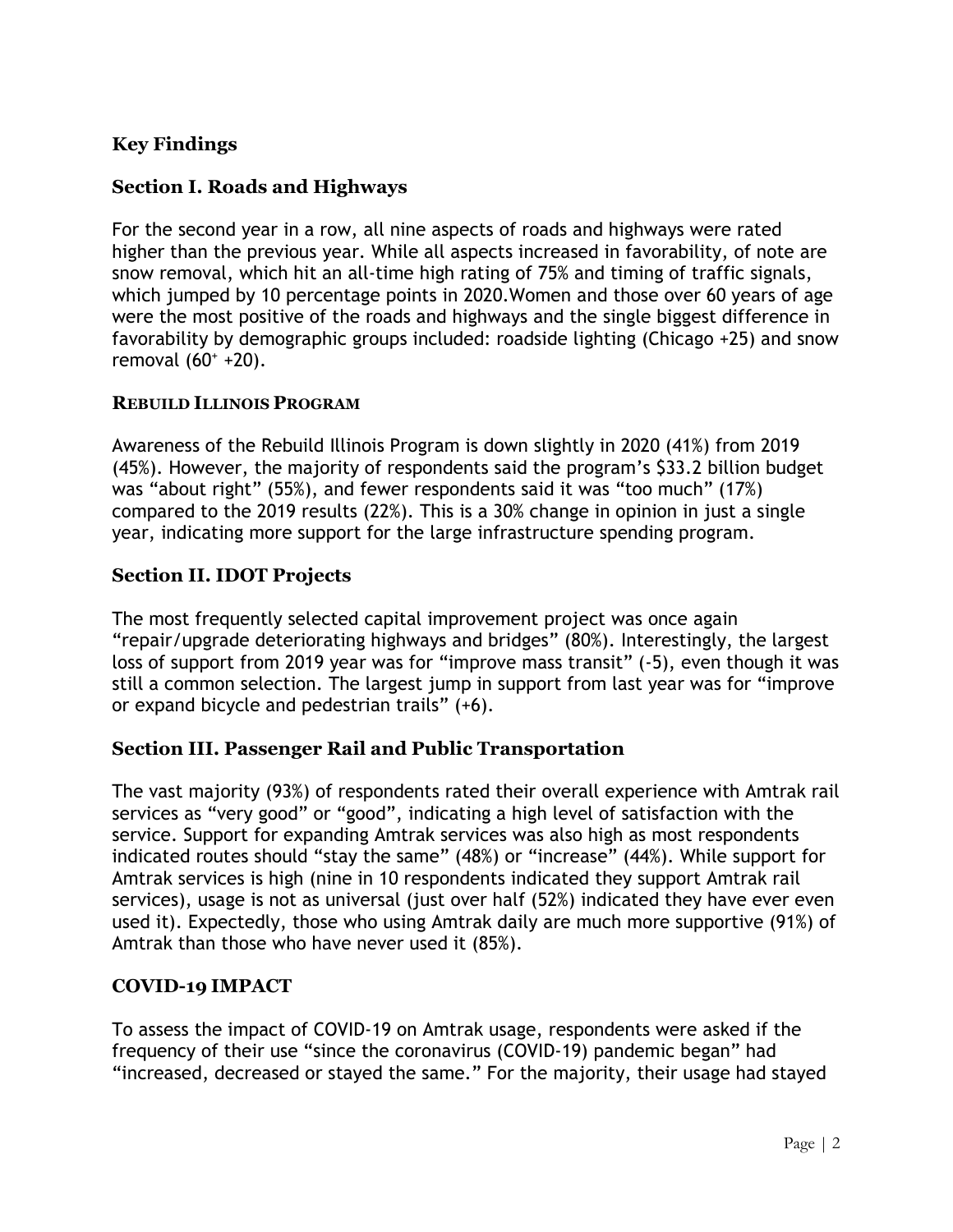the same (63%) while about a third decreased (32%). The most common reason it had decreased was "not feeling safe due to concern of possible exposure to COVID-19."

# SATISFACTION, SUPPORT AND USE OF PUBLIC TRANSPORTATION

Satisfaction with public transportation continues to be quite high among Illinois travelers as eight in 10 respondents (84%) rated their experience with public transportation in Illinois as "very good" or "good." This is up five percentage points from the 2019 results (79%). Additionally, support for public transportation also remains high with a majority of respondents reporting access to public transportation should be "significantly increased" or "modestly increased" (68%).

# COVID-19 IMPACT

To assess the impact of COVID-19 on public transportation usage, respondents were asked if the frequency of their use "since the coronavirus (COVID-19) pandemic began" had "increased, decreased or stayed the same." For the majority of respondents, usage of public transportation during the COVID-19 pandemic has stayed the same (51%) or decreased (44%). The most common response for decreasing was "not feeling safe due to concern of possible exposure to COVID-19."

# Section IV. Commuting

Six in ten respondents indicated they commuted to work in a typical year, which holds steady from the 2019 results of 59%. The most common mode of transportation was "car/personal vehicle" (76%). Results in 2020 indicate the majority of Illinois travelers commute five days per week (63%) and have a relatively good idea of how long their commute will take each day (91%). In terms of distance travelled, respondents from the Chicago suburbs indicate they may be traveling further than even some of their downstate counterparts. In terms of length of commute, though Chicago respondents indicated they had the shortest commute in miles, they did not indicate spending less time in minutes on that commute compared with the other two regions of the state analyzed.

# COVID-19 IMPACT

Overwhelming, respondents indicated the number of days they commute to work has decreased (49%) or stayed the same (43%) since the COVID-19 pandemic began. Chicago (61%) and suburban respondents (57%) were most likely to indicate their commute days had decreased compared to those from elsewhere in the state (34%).Working remotely (69%) was overwhelmingly the most common reason respondents indicated their commute days had decreased since the COVID-19 pandemic began.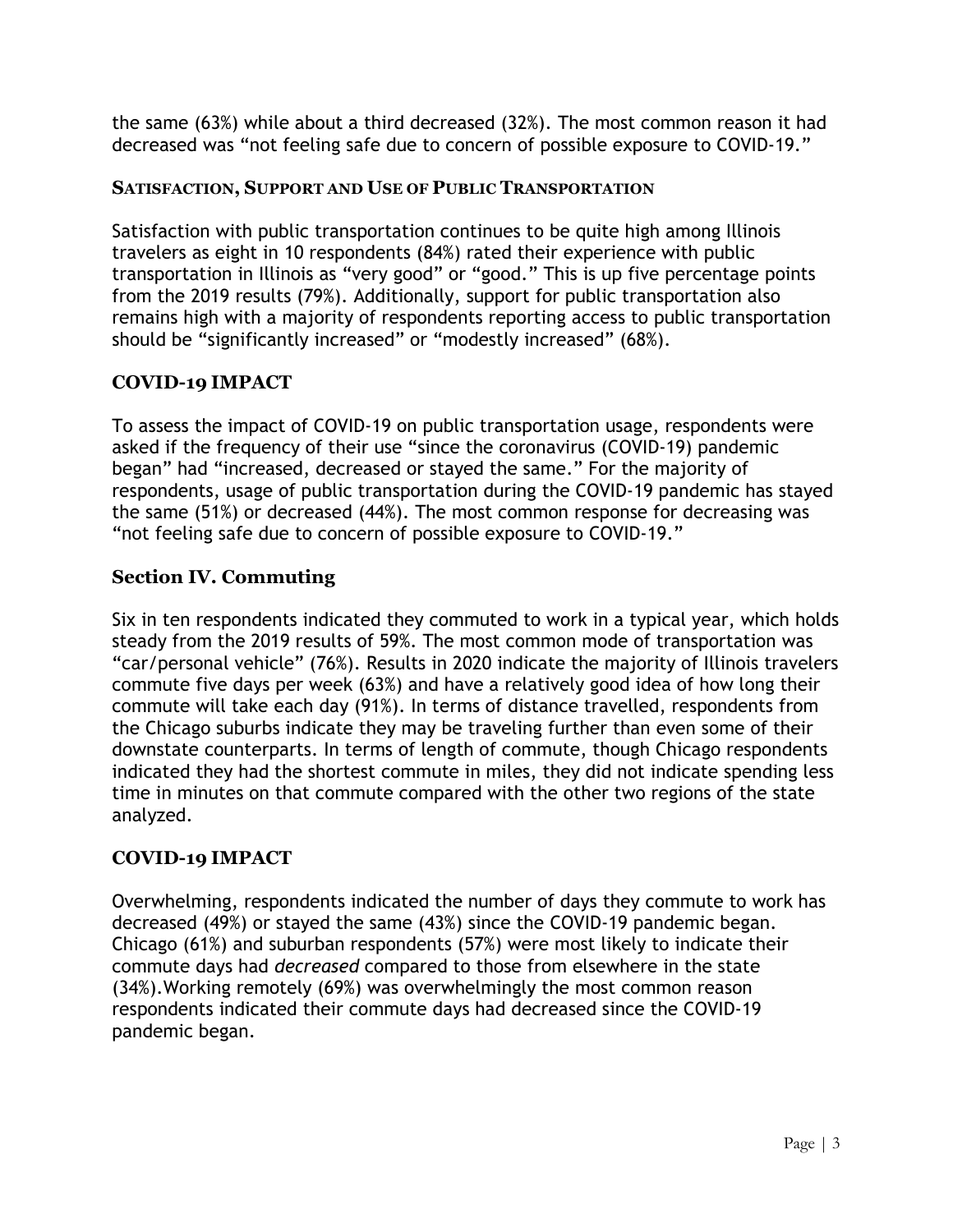# Section V. Traveler Services

## REST AREA QUALITY AND FREQUENCY OF USE

Compared to previous years, the 2020 results show a large increase in the importance of rest areas for Illinois travelers (81%), increasing nine percentage points from 2019 (72%). Use of rest areas was also up in 2020 (51%) from 2019 (46%), together indicating not only a growing importance of public rest areas, but also a growing use.

## COVID-19 IMPACT

The pandemic has impacted the use of rest areas, as predicted. The majority of respondents indicated their use had decreased (47%) or stayed the same (48%). And of those who indicated their use had decreased, about one third (31%) indicated their use had decreased because of "less travel", which was followed by "not feeling safe due to concern of possible exposure to COVID."

#### IDOT WEBSITE USE AND ACCESSIBILITY

Slightly fewer respondents indicated visiting the IDOT traveler website (51%) than in 2019 (53%), and notably, younger respondents age 18-34 were much less likely to have visited the site (40%), as well as those who had less than a four-year degree (44%), those who identified as non-white (36%), and those in Chicago (42%). The primary reason indicated was that they had not heard about or were not familiar with the site. For those who had visited the site, 92% indicated they could find the information they were seeking, and the most common information they were seeking was traffic or travel updates (32%) and areas of construction (31%).

## Section VI. Dangerous Driving Behavior

#### SELF-REPORTED DANGEROUS DRIVING BEHAVIORS

The most common self-reported dangerous driving behaviors included using a mobile device to make phone calls (42%), not obeying speed limits in work zones (30%) and using a mobile device to text or email (26%). Younger drivers age 18-34 report engaging in dangerous driving behaviors far more often than any other age group by about 10 percentage points across all six behaviors. Additionally, when answering phone calls while driving, the number who answered via Bluetooth (54%) was up about as much as ignoring the call (23%) was down from 2019. This indicates that as Bluetooth technology is more accessible to drivers, they are more often answering phone calls while driving.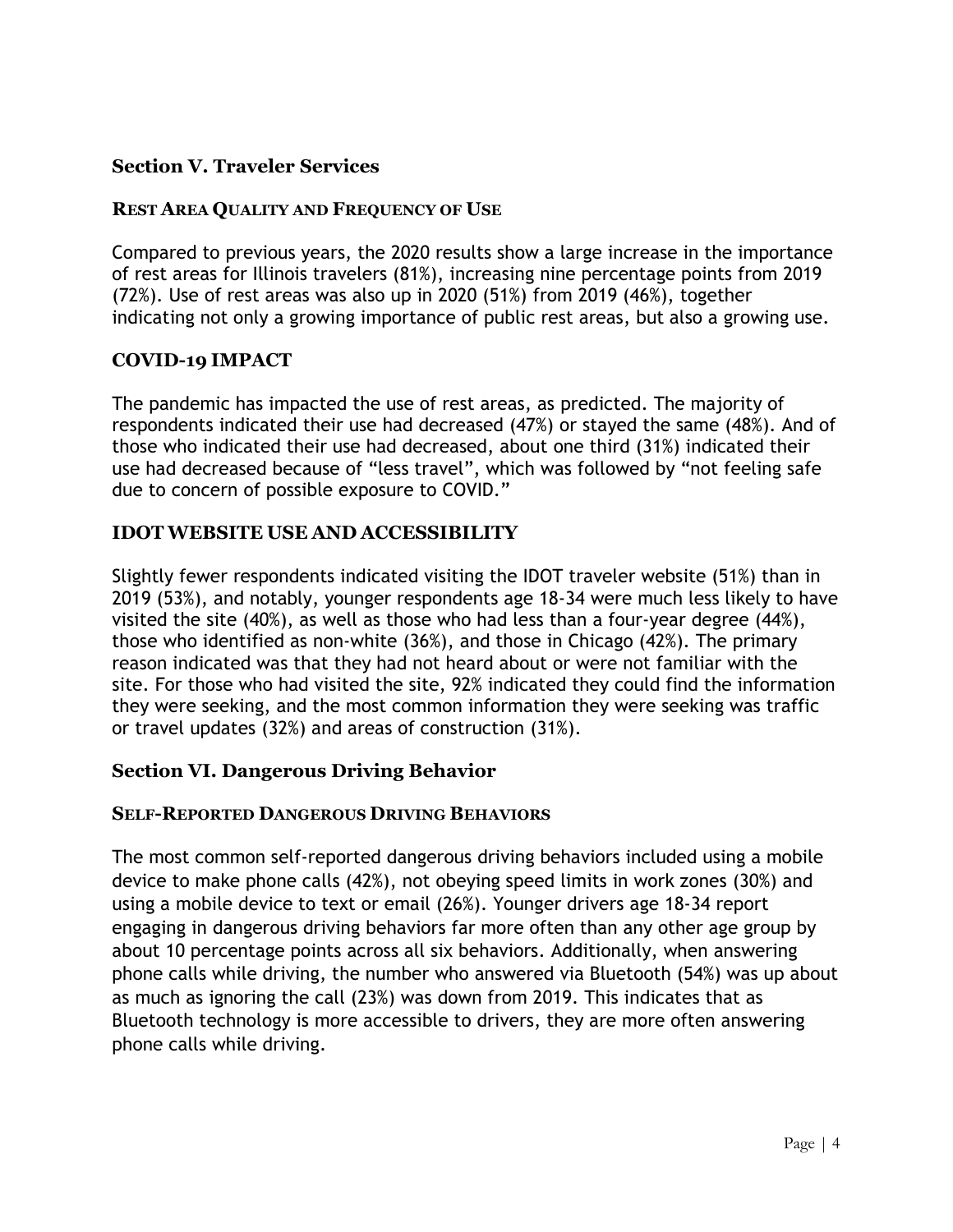## PERCEPTION OF RISK FROM DISTRACTED DRIVING

Three-fourths of respondents indicated they felt at risk because of another driver's distracted driving (72%), but only one-third indicated they felt at risk because of their own distracted driving (35%), similar to 2019.

#### PASSENGER INTERVENTION

Respondents indicated they were slightly more likely to intervene if the driver of the vehicle they were a passenger in was sending texts or emails (70%) over taking a phone call (65%). Both figures are continuing a downward trend in hypothetical passenger intervention during distracted driving. These consistent drops over the past three iterations of the survey indicate more hesitation on the part of passengers to intervene in dangerous distracted driving behaviors. It may also indicate an increased acceptance of dangerous driving behaviors, or technology that may allow for these once dangerous behaviors to be executed in a safer, less distracted manner. Respondents age 18-34 are not only the least likely to intervene as passengers, but they are far less likely than the average to intervene if the driver is sending a text or email.

#### OTHER DRIVERS' IRRITATING DRIVING BEHAVIOR

"Other drivers not using proper signals" (82%) was the most commonly reported irritating behavior in 2020. Additionally, it was also the most frequently cited irritating behavior with 38% of respondents reporting annoyance with it "five or more times" in the past 30 days." Together, these indicate not only are a higher proportion of respondents experiencing irritation with a lack of proper signaling, they are also experiencing it with a higher frequency than other irritating behaviors.

#### LIKELIHOOD OF BEING STOPPED BY POLICE FOR DANGEROUS DRIVING BEHAVIORS

The 2020 results are largely unchanged from the 2019 results, both of which indicate the majority of respondents feel it is "somewhat unlikely" or "very unlikely" they would be stopped by police for any of the dangerous behaviors in this section. The most commonly indicated behavior respondents believed they would be stopped for was speeding (34%). Respondents age 18-34 were most likely to report a belief they would be stopped by police across all five dangerous behaviors.

#### Section VII. Media Awareness

#### ENFORCEMENT CAMPAIGNS